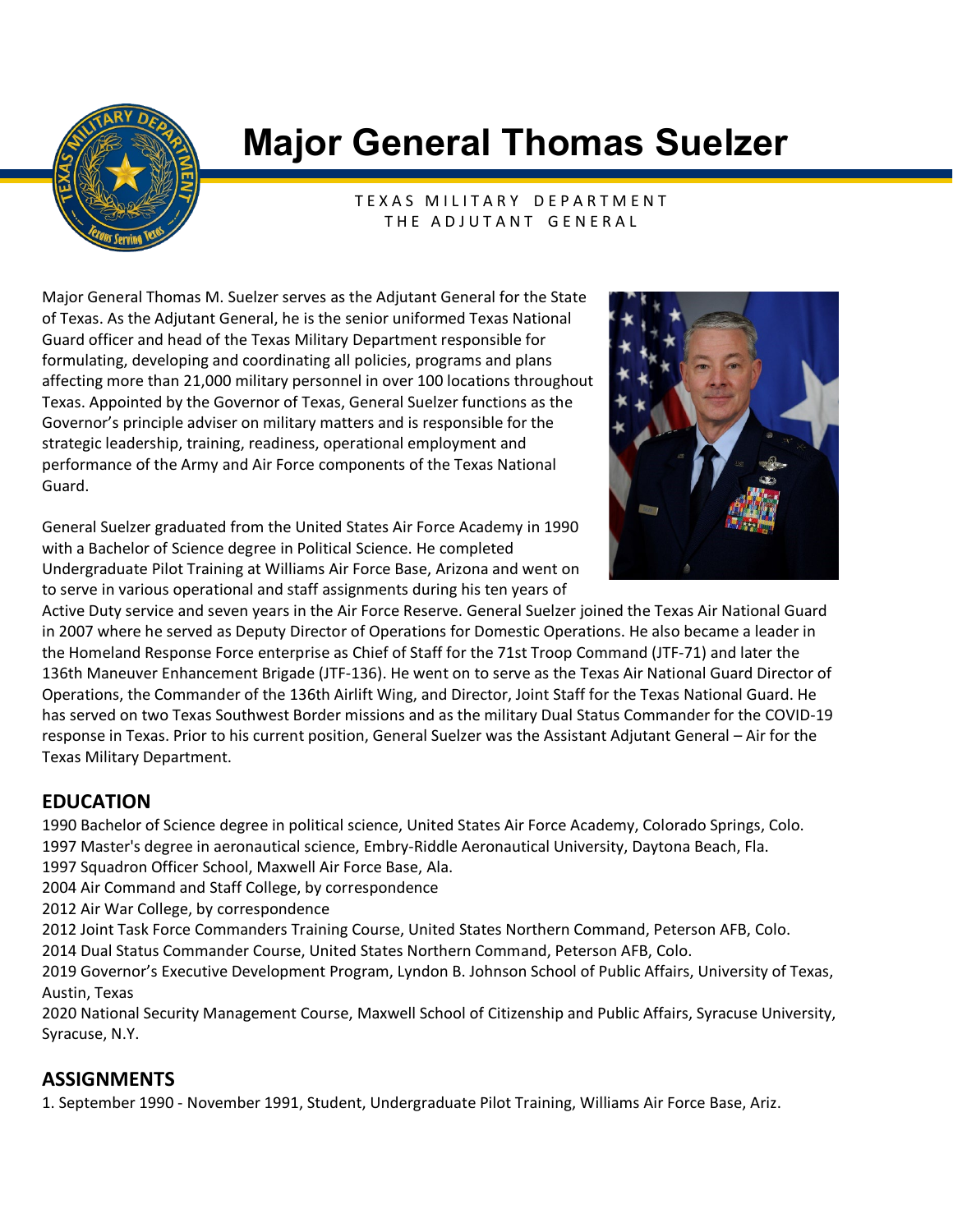2. November 1991 - May 1992, Student, C-5 Initial Qualification Training, Altus AFB, Okla.

3. May 1992 - January 1994, C-5 Pilot, 31st Airlift Squadron, Dover AFB, Del.

4. January 1994 - August 1995, C-5 Aircraft Commander, 3rd Airlift Squadron, Dover AFB, Del.

5. August 1995 - January 1996, Student, T-37 Pilot Instructor Training, Randolph AFB, Texas

6. January 1996 - May 1998, T-37 Instructor Pilot, 8th Flying Training Squadron, Vance AFB, Okla.

7. May 1998 - February 1999, Flight Commander, 8th Flying Training Squadron, Vance AFB, Okla.

8. February 1999 - November 1999, Chief, T-37 Standardization/Evaluation, 71st Operations Group, Vance AFB, Okla.

9. November 1999 - July 2002, T-37 Instructor Pilot, 5th Flying Training Squadron (AFRC), Vance AFB, Okla.

10. July 2002 - August 2005, Admissions Liaison Officer-Area 431, U.S. Air Force Academy, Colo.

11. August 2005 - February 2007, Deputy Liaison Director-Area 431, U.S. Air Force Academy, Colo.

12. February 2007 - March 2012, Homeland Defense Officer, Headquarters Texas Air National Guard, Camp Mabry,

Austin, Texas (May 2007 - July 2008, Director of Logistics-J4, Task Force Aviation, Operation Jump Start, Austin,

Texas); (July 2011 - October 2012, Chief of Staff, 71st Troop Command (JTF- 71), Austin, Texas)

13. March 2012 - December 2013, Deputy Director of Operations for Domestic Operations-A3D, Headquarters Texas Air National Guard, Camp Mabry, Austin, Texas (October 2012 - September 2013, Chief of Staff, 136th Maneuver Enhancement Brigade (JTF-136), Round Rock, Texas)

14. December 2013 - March 2017, Director of Operations-A3, Headquarters Texas Air National Guard, Camp Mabry, Austin, Texas

15. March 2017 - December 2017, Vice Commander, 136th Airlift Wing, Naval Air Station Fort Worth Joint Reserve Base, Fort Worth, Texas

16. December 2017 - January 2019, Wing Commander, 136th Airlift Wing, Naval Air Station Fort Worth Joint Reserve Base, Fort Worth, Texas

17. January 2019 - January 2021, Director, Joint Staff, Joint Force Headquarters-Texas, Camp Mabry, Austin, Texas 18. January 2021 - March 2022, Assistant Adjutant General-Air, Texas Military Department, Camp Mabry, Austin, Texas

19. March 2022 – Present, Adjutant General, Texas Military Department, Camp Mabry, Austin, Texas

## **SUMMARY OF JOINT ASSIGNMENTS**

1. January 2019 - January 2021, Director, Joint Staff, Joint Force Headquarters-Texas, Camp Mabry, Austin, Texas, as a brigadier general

2. January 2021 – March 2022, Assistant Adjutant General-Air, Camp Mabry, Austin, Texas, as a major general

## **FLIGHT INFORMATION**

Rating: Command Pilot Flight hours: More than 2,500 Aircraft flown: C-5, C-130H, T-37, T-38

## **MAJOR AWARDS AND DECORATIONS**

Defense Superior Service Medal Legion of Merit Defense Meritorious Service Medal Meritorious Service Medal with two oak leaf clusters Aerial Achievement Medal with two oak leaf clusters Air Force Commendation Medal Army Commendation Medal Air Force Outstanding Unit Award with oak leaf cluster